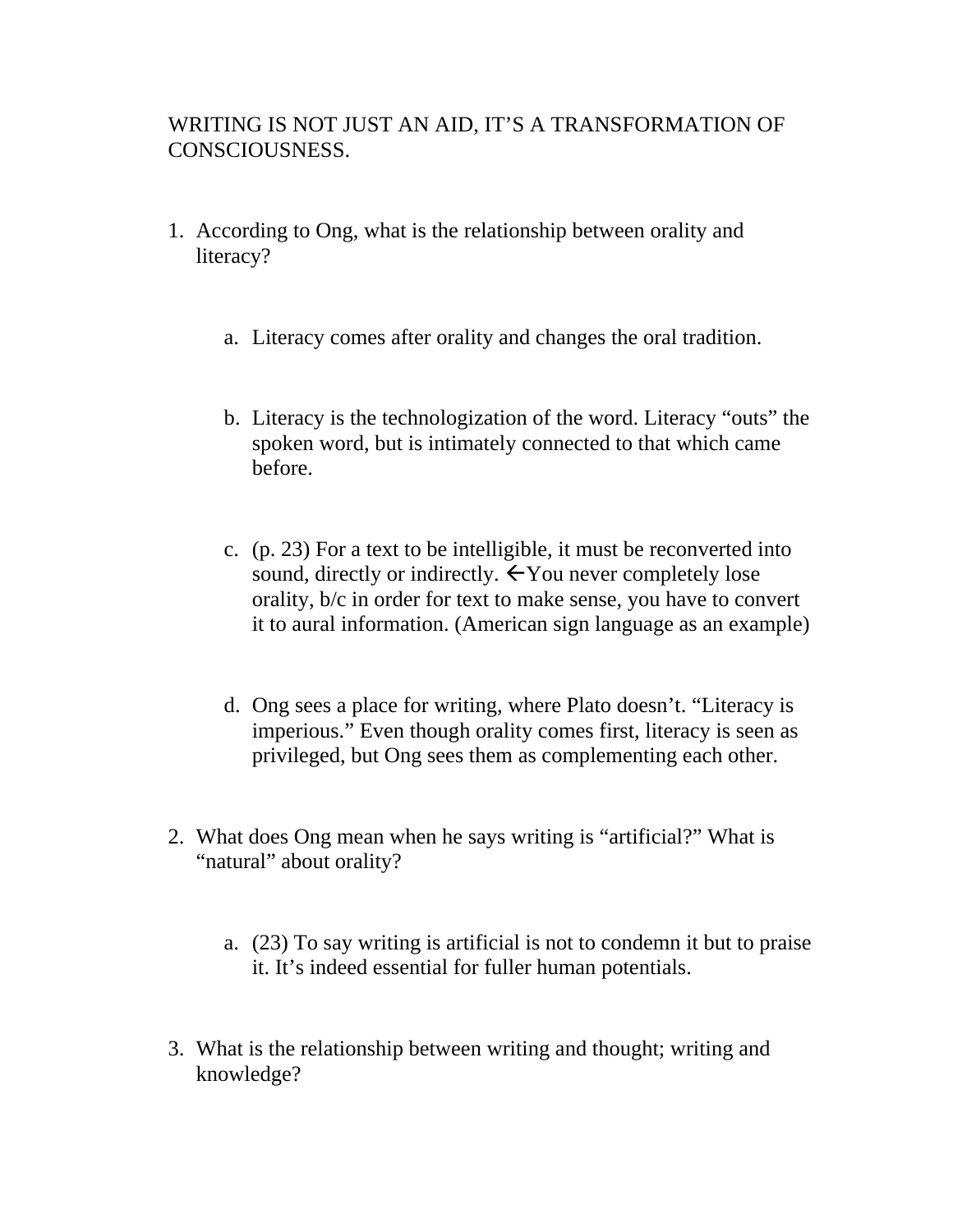- 4. What does writing do?
- 5. Exactly how is writing a technology?
	- a. Speech requires sound, writing requires tools (pencil), but writing itself is a technology that allows for new modes of communication.
	- b. The technology of writing allows you to distance yourself from the process of writing itself.
- 6. Is writing therefore a medium?
- 7. What does writing do?
- 8. Exactly how is writing a technology?
- 9. Is writing therefore a medium
- 10.What is Socrates' (Plato's) view of writing? Of orality? What is the relationship of orality to literacy?
	- a. Written discourse can't defend itself, can't as a book a question, ask it to defend itself (in contrast to speakers)
	- b. In oral culture, words are not obsolete  $\leftarrow$ Plato would consider this a fault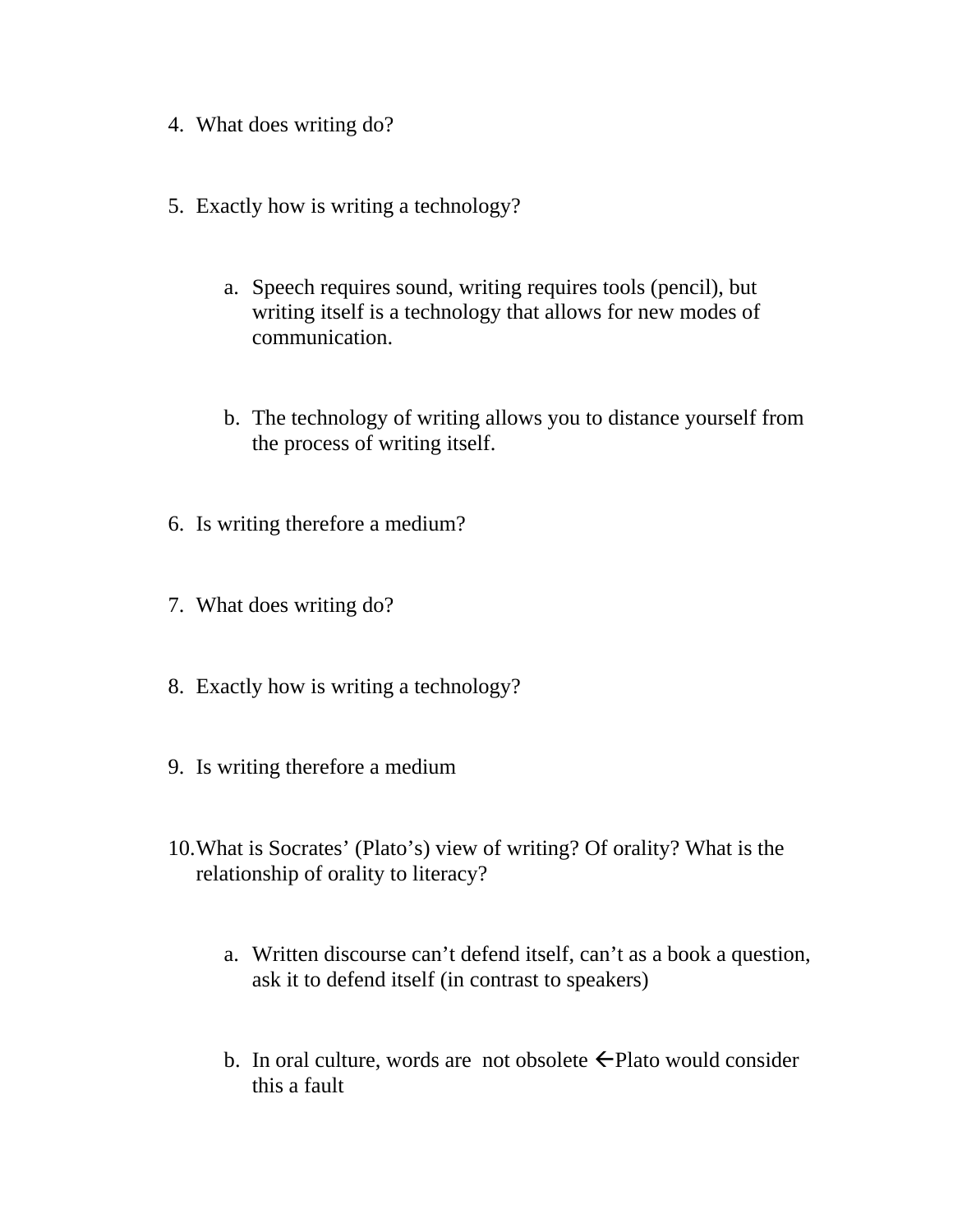- c. The audience of writing can't be controlled
- d. Writing is not true wisdom, it's only its "semblance." (simulation?) the profoundest thoughts cannot be written down, fills you with the "conceit" of wisdom
- e. The text is static—it's always the same no matter how many times you read it—never possible to get new thoughts from it (comparing it to painting)
- f. Writing is a "pastime" and not serious business
- 11.What does writing do to memory, according to Plato? To knowledge? To thought? To the process of thinking?
	- a. Writing destroys memory.
	- b. Writing is only a reminder of thought, it can't teach you writing can only remind you of what you already know.  $\leftarrow$  product of a written culture? In an oral culture, there's no "verbatim."
	- c. Writing is intractable. Set upon an idea and closed to discourse.

12.In this context, what purpose can/does writing serve?